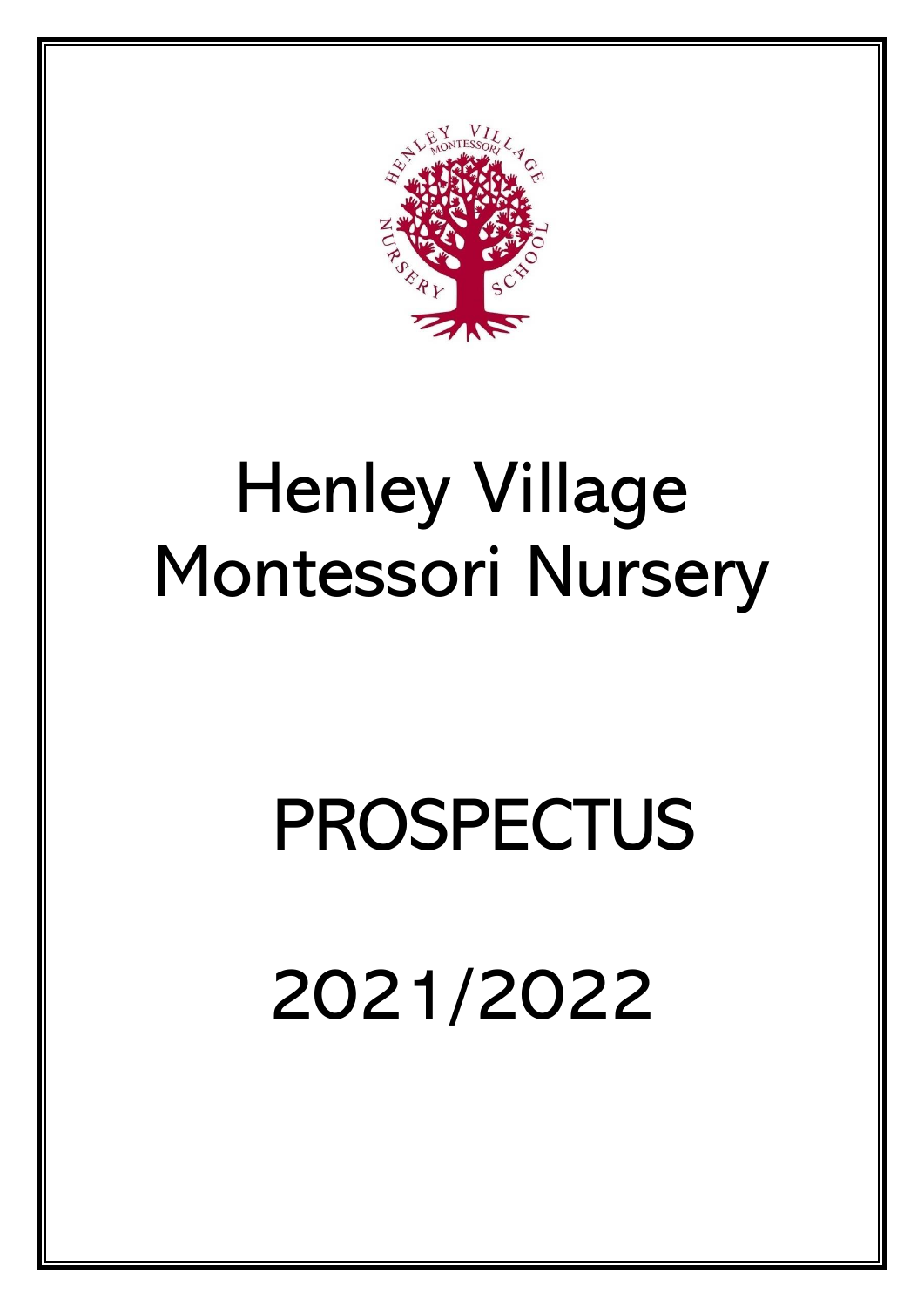#### INDEX

- Introduction
- A day at Henley Village Montessori Nursery School
- What is Montessori
- Focus Activities
- What to pack
- Policies and Procedures
- Important Contact Information
- The Structure of our Nursery
- Term Dates

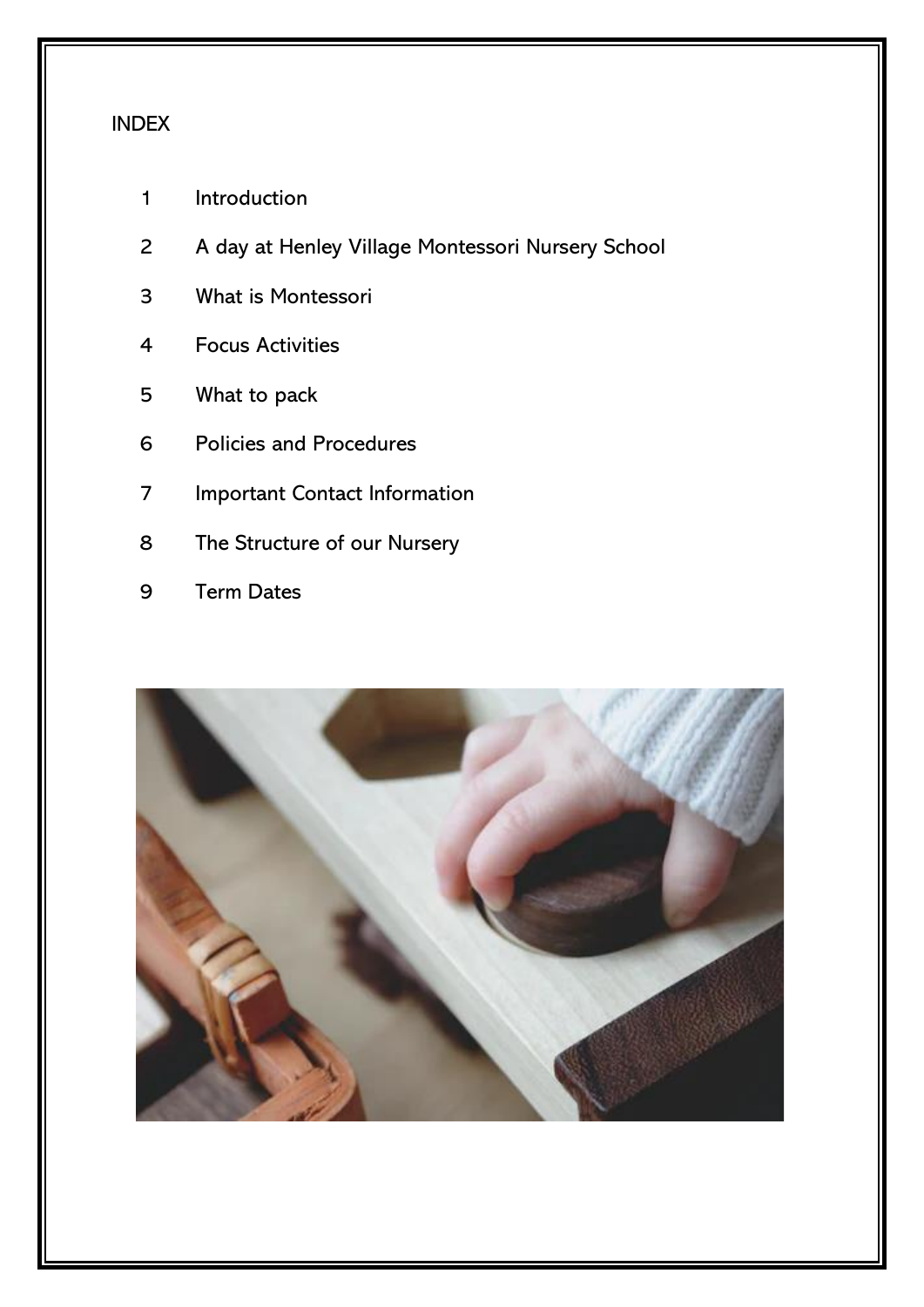# Introduction

Welcome to Henley Village Montessori Nursery School, a Montessori Nursery in the heart of Henley-on-Thames, for one to five-and-a-half year olds.

Our philosophy is 'Lotus, Leatus, Discere' which translates to 'A happy place to learn'.

We pride ourselves in meeting the needs, not only of the children in our care, but of our community as a whole. We are here to support children, and their families, through the Early Years, to become confident, lifelong learners, with the skills and aptitude to thrive through all of life's adventures.

We are a highly qualified team of experienced and knowledgeable teachers who are passionate about the Montessori way of educating.

# A day at Henley Village Montessori Nursery School

08:45 – 09:00 Doors open, welcome and settling in time.

Whilst we understand that unforeseeable delays do occur, we request that all children are dropped off and that parents have said their good-bye's by 9:00. This is due to a number of reasons, namely the three-hour work cycle which is a very important aspect of our Montessori day and we respect the children's time and structure.

9:15 - 10:00 Planned Activities in Small Groups

10:00 – 12:00 Individual Work Cycles

A Montessori environment is based on each child's individual developmental needs. There is no specific timetable as each child experiences their own 'sensitive periods' regarding their development. EVERY work cycle offered gives the children an opportunity to explore their environment and actively engage in activities that appeal to their needs.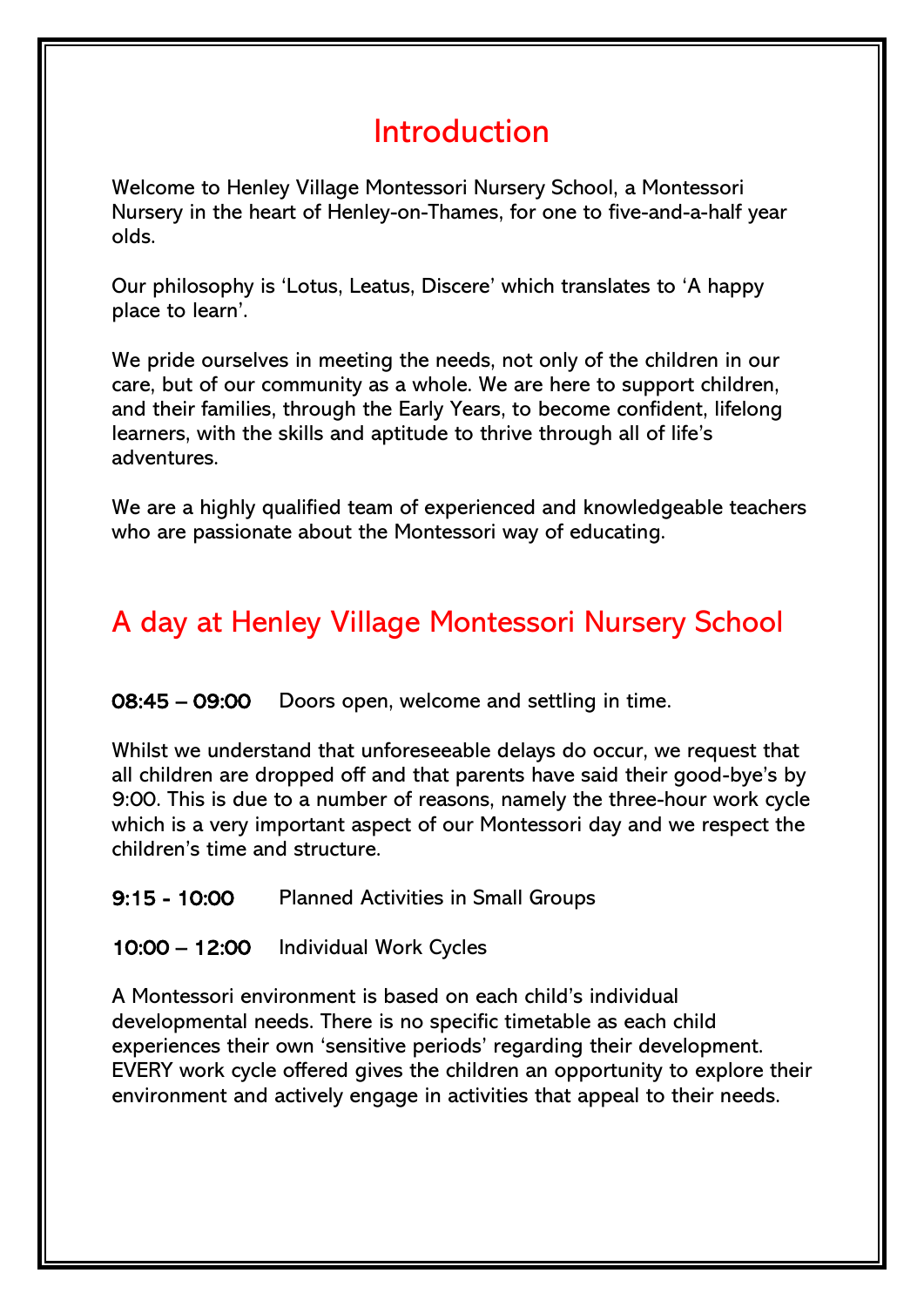The activities on offer during each work cycle:



- Activities of Everyday Living (independence, fine and gross motor skills, build concentration)
- Sensorial Development (development of the senses, foundation of all learning)
- **Numeracy and Arithmetic**
- Language and Literature
	- Knowledge and Understanding of the World (botany, science, geography, zoology, history)
	- **Creative Expression (creative** movement, musical exploration, drama, art and design)
- Physical Development (explorative movement, gross-motor and stability)

Note: Within this framework/Montessori learning environment, all seven areas of EYFS are met, namely Language and Communication, Physical Development, Personal, Social and Emotional Development (PSED), Literacy, Maths, Art and design and Understanding the world.

#### 12:00 – 12:30 Lunch

The children are involved with the preparation of a meal, setting of tables, and then the experience of sitting down to a meal as a community. (A hot lunch\* is supplied, as well as a salad and or vegetable side dish). Grace and Courtesy will be emphasized at these meals, as well as following correct eating etiquette. Emphasis is placed on healthy living and eating.

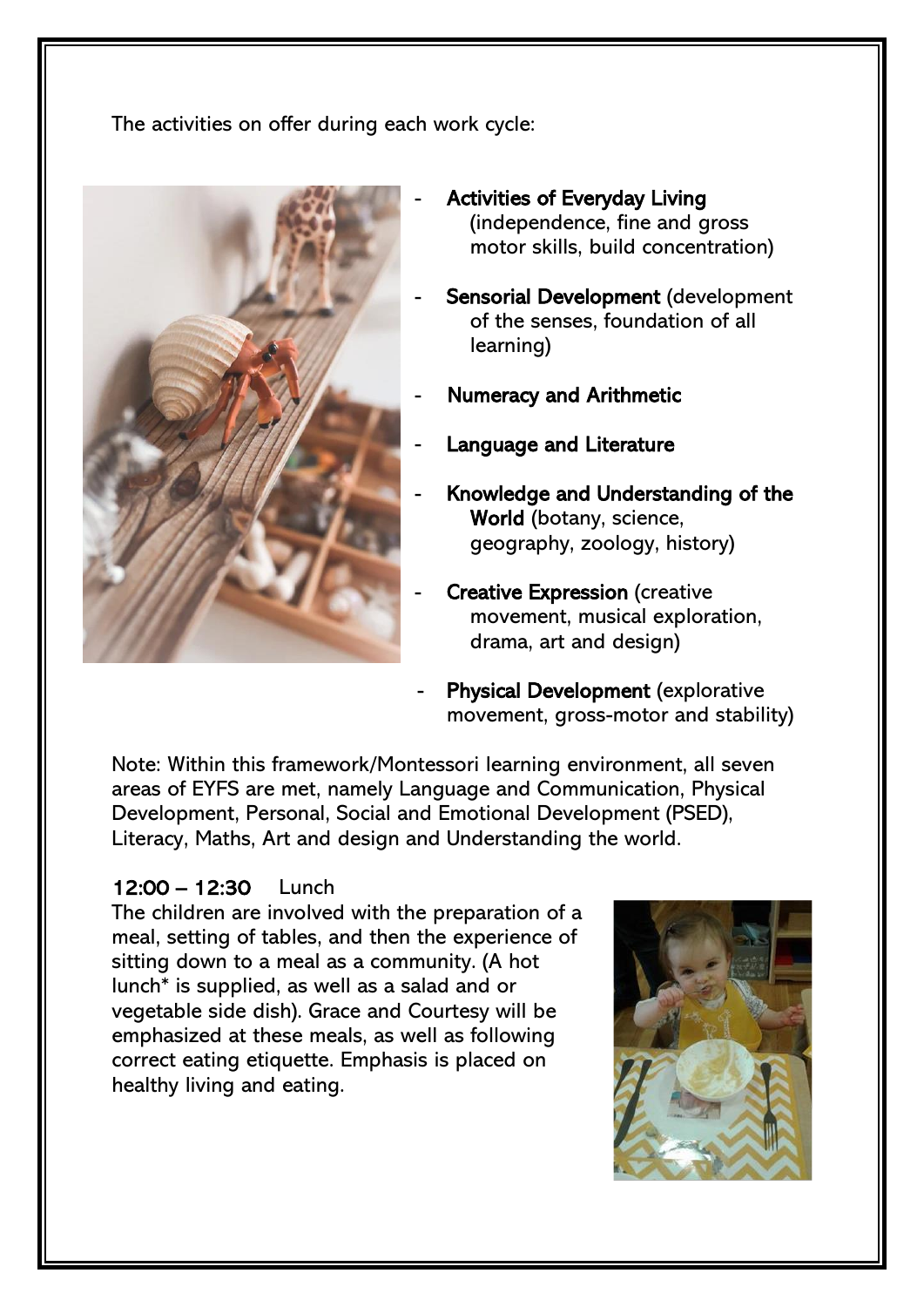| 12:30 – 13:00   | Children will be Planned Outdoor Activities    |
|-----------------|------------------------------------------------|
| 13:00 - 13:30   | Younger Children have a sleep                  |
| 12:30-13:00     | Children help tidy up from lunch/ Play Outside |
| 13:00-13:30     | <b>Planned Activities in Small Groups</b>      |
| 13:30-15:30     | <b>Individual Work Cycles</b>                  |
| $15:30 - 16:00$ | Getting ready for home time/Story Time         |

## Focus Activities

### Outdoor Classroom and Forest School

We incorporate plenty of outdoor learning and experiences into our daily curriculum. To enhance this experience, we have set up our own Outdoor Classroom and Forest School at the Watermans Allotments. The children arrive at nursery, and then go on our school bus to the Outdoor Classroom. At our allotment and Outdoor Classroom there are many opportunities for both planned and self-directed learning to take place – from planting to harvesting, outdoor construction, bug studies and more! Just behind the allotment is a natural woodland area where the Forest School takes place. We have seven Outdoor Classroom trained members of staff who facilitate a diverse and nature focussed curriculum.

## Yoga and Mindfulness Classes

The benefits of giving children an opportunity to learn and practice yoga and mindfulness are endless. The children show a keen interest in practicing this life skill and having their own 'me' time. The classes are designed for the children to have fun, explore and enjoy, and also to create an awareness of body, mind and spirit.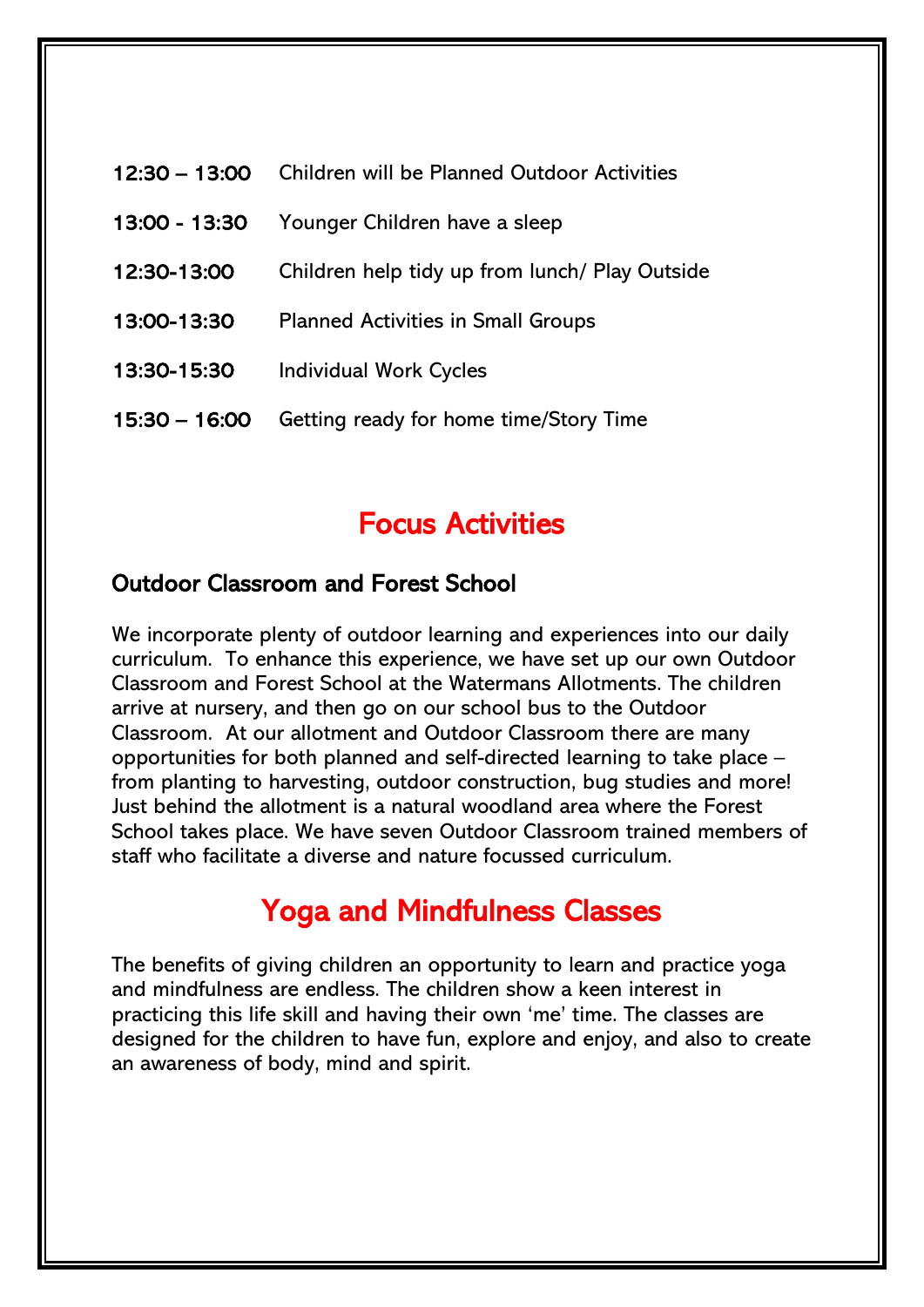## What to pack for your child for nursery

Please supply the following for your child to keep at school:

- Bedding only for children who still nap during the day. (A small sheet, blanket, and pillow for naps. (Sleeping bags / sacks which are 'all in one' work well). Sleeping mats are supplied. Bedding will be returned home frequently, please wash and return.
- An extra change of clothing. We recommend that all children (especially those with developing toilet habits) bring several spare trousers to school. Any dirty laundry will be returned home to be cleaned and returned
	- Sunhat and sun cream for the summer months.

## What to pack for your child for the outdoor classroom

- Rain coat, wellington boots, a warm hat and mittens/gloves. All in one waterproofs.
- An extra change of clothing. We recommend that all children (especially those with developing toilet habits) bring several spare trousers to school. Any dirty laundry will be returned home to be cleaned and returned

#### Daily:

- Your child should come to school in comfortable clothing and shoes. This is a learning environment and it is highly likely (and encouraged) that your child may get messy, or accidently damage clothing. Please also consider your child's movement and independence when selecting clothes. Some clothes that are tight, have advanced buckles and fasteners, or are long and flowing (for example 'skinny jeans', dungarees, long dresses/skirts) are cute, but restrict movement and independence)
- Please label all of your child's possessions clearly with his/her name.
- Long hair should be kept out of your child's face and nails kept short.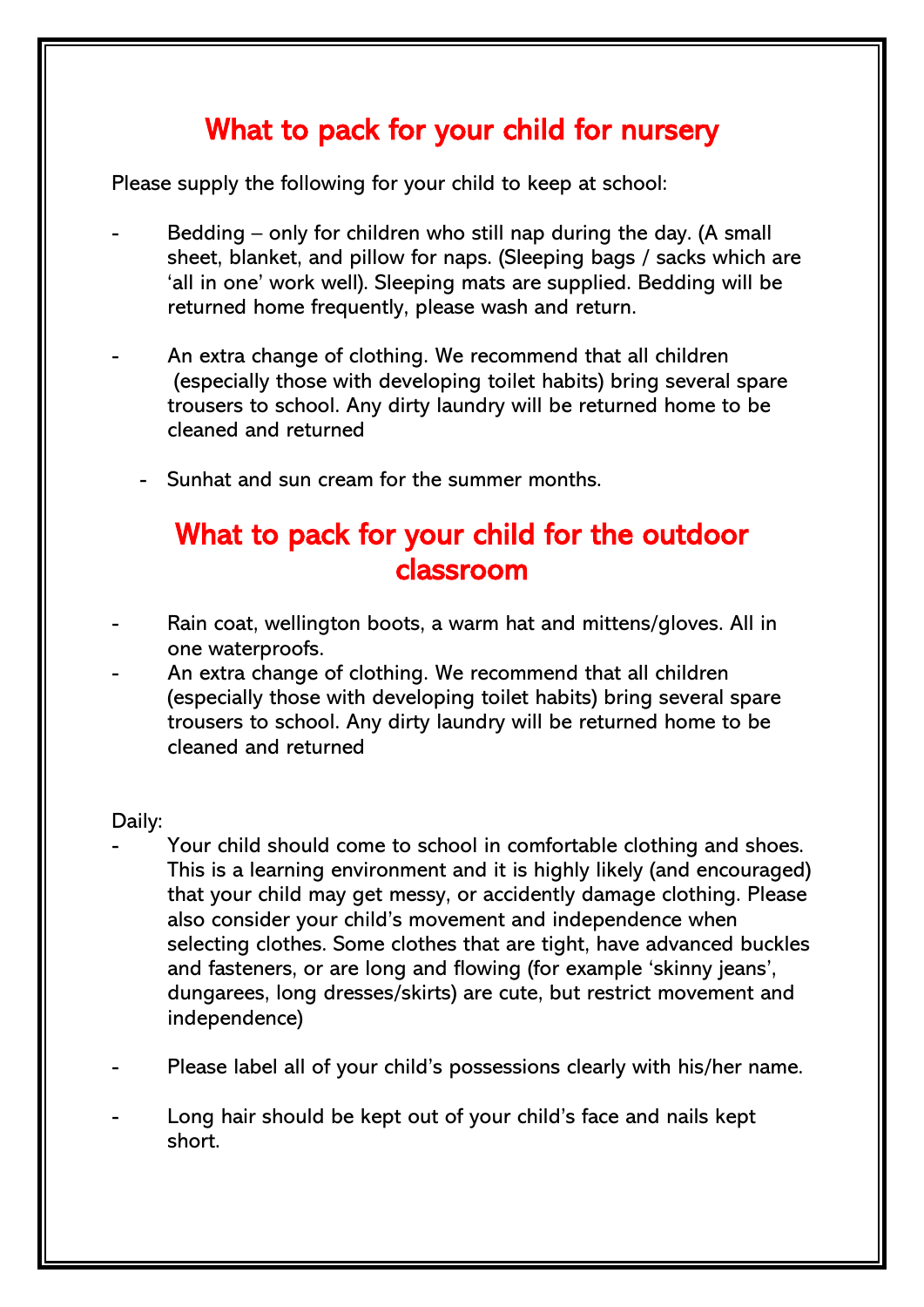- Due to our healthy snacks and meals that are provided, as well as milk and water to drink, it is not necessary to send any food or drinks to school, unless your child has special dietary requirements (in which case please discuss with the nursery manager) or is drinking a formula milk.
- Children are encouraged not to bring toys from home. If a child really wants to, we advise parents to have a discussion with their child to explore some of the consequences of bringing the toy to nursery, such as "Is s/he prepared to share / look after the toy?' and to discuss the possibility that it may get damaged in some way. This helps to teach the children responsibility and aids them in thinking through a risk assessment which is a valuable life skill. Please note: if your child does bring something to school, we will do our best to guide your child (and others) to care for the item, however we (the staff) will not take responsibility for any items.
	- All nappies and wipes will be provided by the school.

# Policies and Procedures

Henley Village Montessori Nursery follows comprehensive and detailed Policies and Procedures with regards to Safeguarding, Education, Pastoral Care and Emergency practices. These Policies and Procedures are reviewed regularly to maintain a high standard of holistic education and safety for the children in our care. We encourage parents to read through these Policies and Procedures which are on MMC (My Montessori Child).

Safeguarding is a top priority at Henley Village Montessori Nursery, and for this reason we will email you a copy of our Child Protection and Safeguarding Policy as well as our Compliments, Complaints and Feedback Policy, upon enrolment.

## Important Contact Numbers

Henley Village Montessori Nursery – 0771 318 7353

Police – If you think a child is in immediate danger call the police – 999

Ofsted – 0300 123 1231

Oxfordshire Safeguarding Children's Board – 0186 581 5843